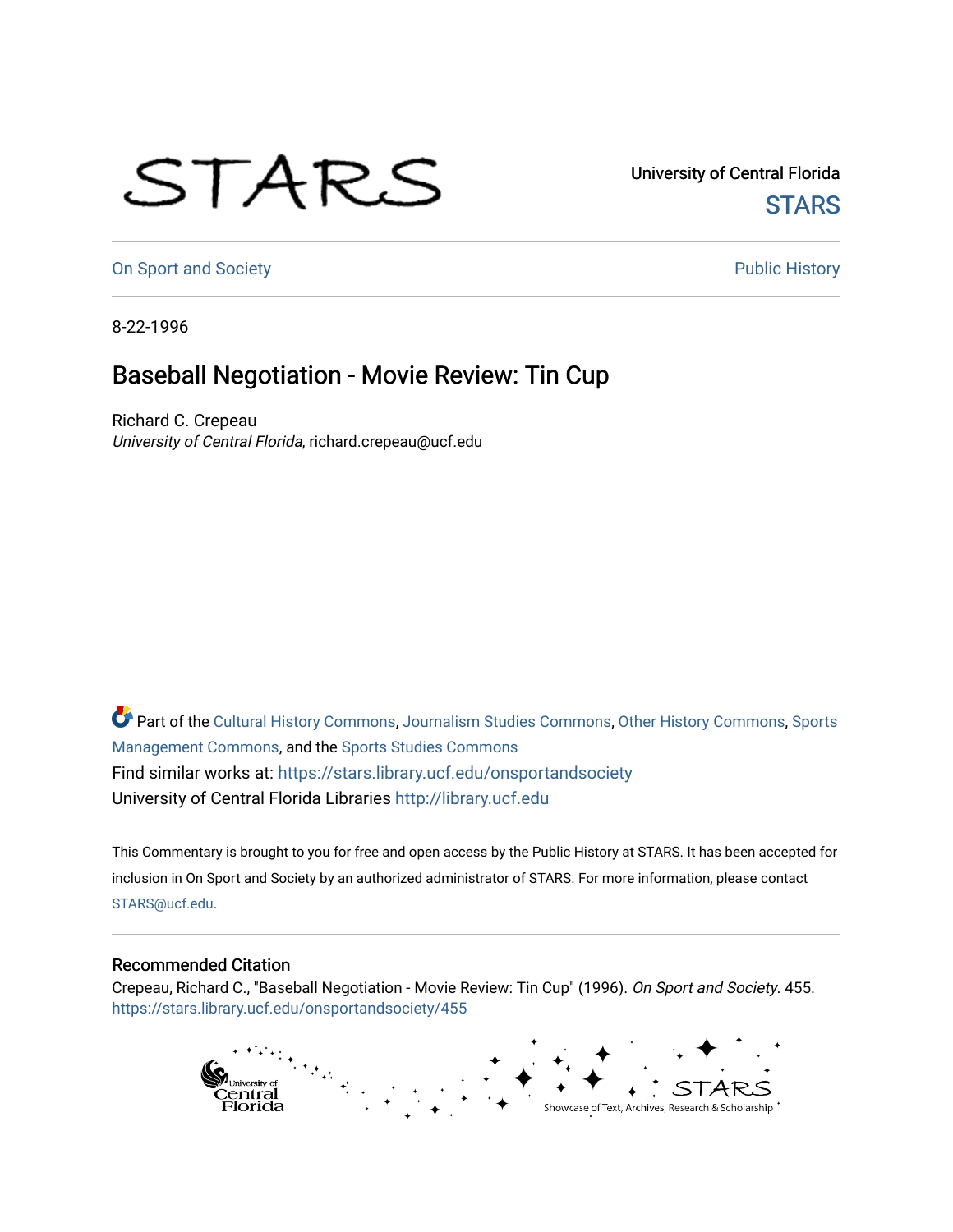## SPORT AND SOCIETY FOR ARETE August 22, 1996

Oh those wonderful owners. It was just ten days ago that it seemed like baseball was ready for a settlement and a new collective bargaining agreement. Donald Fehr and Randy Levine seemed to have reached an agreement after the owners had given Levine a green light to bargain even on the issue of service time. Then the owners reverted to form and pulled the rug out from under their chief negotiator.

As you may recall, if you care anymore, the major stumbling block for the past three years has been revenue sharing and a payroll tax. An agreement was reached on these issues. Under the terms of the negotiated agreement about five teams will be hit by the tax, and an equal number of low revenue teams will benefit. With that mountain having been climbed, what has gone wrong?

It seems that Levine has been undercut by Jerry Reinsdorf and others over the issue of service time credit during the strike, a strike forced by the owners. Apparently Levine was instructed by owners that service time could be given only if the players backed off lawsuits and unfair labor practice charges against the owners. Levine was able to negotiate an exchange with Donald Fehr on these issues, but when he went back to ownership for final approval they balked.

What is this about really? You can talk about the technicalities of service time forever, but for the players it is a bottom line issue they will not give up. For the owners it could be compromised as long as they got something in return, which they did, and as long as they got the payroll tax, which they did.

So what is the problem? I would suggest two or three factors are at work here. Some owners just can't stand the idea of service time being granted, although it always has been in previous strikes. Some owners are so caught up in the need to punish the union or crush the union that they won't accept any agreement. Some owners are so determined that others not be allowed to tell them how to use their property, that they are willing to go down in flames on this marginal issue. They will settle for nothing less than Don Fehr's head on a platter and the players on their knees. Then there are perhaps a few owners who see that service time concessions will mean that they will lose some of their good players at the end of this season, or be forced to pay them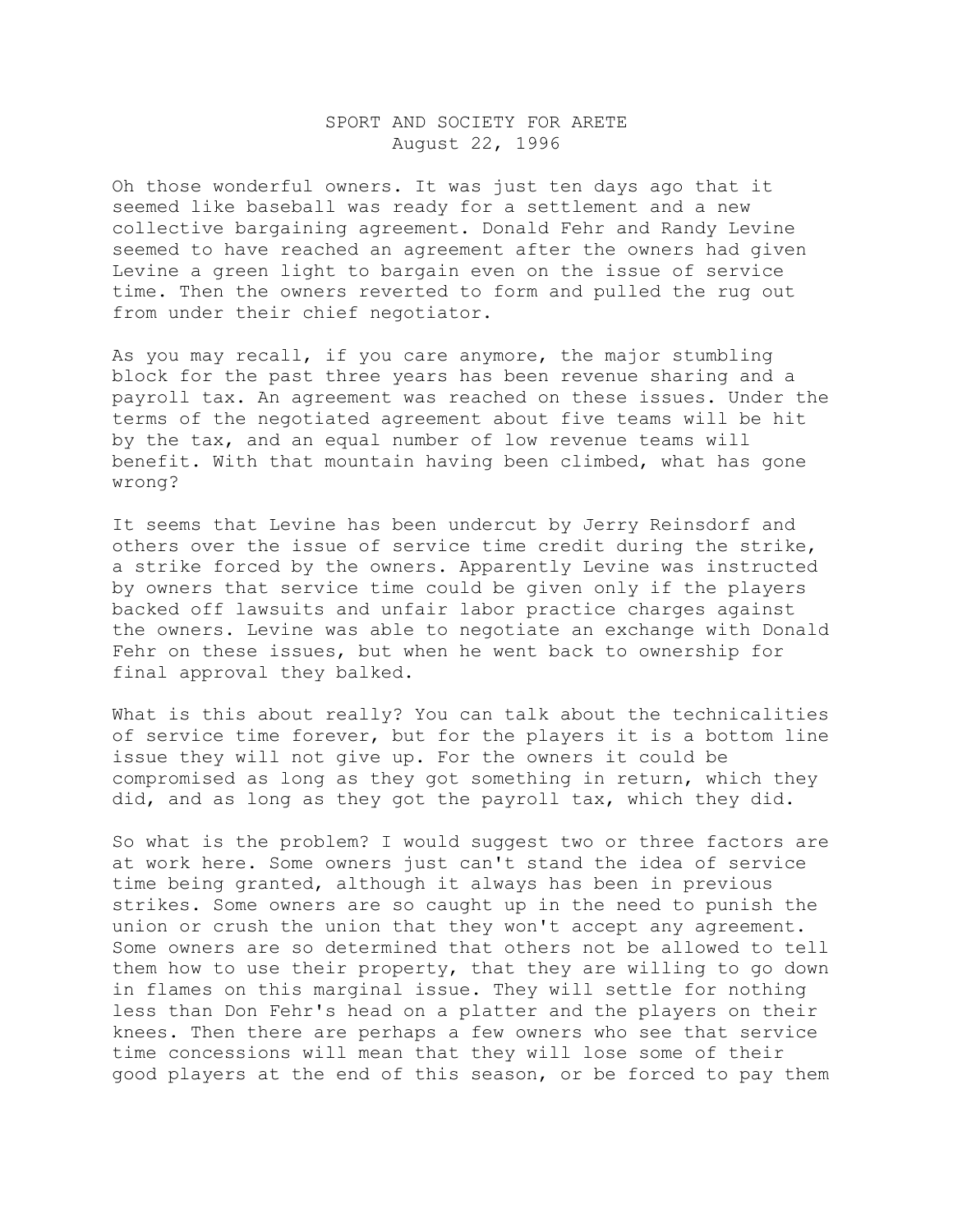big bucks to keep them, and want to delay that eventuality for another season.

No doubt there are still owners who believe they can declare an impasse in negotiations, go back to the court of Judge Sotomayer, and get her to lift the injunction that prevents them from imposing their own settlement. With the negotiations having gone this far and with so many major issues settled, this is not a likely scenario. But some owners still dream the dream of unfettered power, a return to the good old days of owner dominance and player subservience.

So it seems that some owners haven't learned a thing and are willing to run the same route they ran before, forcing another strike by destroying the good faith bargaining of their chief negotiator who was on the verge of a major labor agreement. Oh, those wonderful owners!

Another disappointment this week came at the movies where I was sucked into paying my six bucks to watch Ron Shelton's attempt to do for golf what he did for baseball.

While "Bull Durham" had a feel of reality and showed a real love and affection for baseball, "Tin Cup" shows little real appreciation for golf and only succeeds in replicating the banality of a CBS Sports presentation. Annie's poem to baseball and Crash Davis' litany of beliefs were rich, even when corny, while Tin Cup McAvoy's attempt to do the same for golf is poorly written and devoid of any genuine feeling. Kevin Costner was great as Davis and grating as McAvoy. Unlike Crash Davis, Tin Cup McAvoy is a caricature with little human feeling who evokes little sympathy. Unlike Annie Savoy who was a marvelously rich and poetic woman with a passion for baseball, Molly Griswald is doll-like and displays little passion for anything. The supporting cast of "Tin Cup" shows some promise, but they have too little to work with. Don Johnson as David Simms is appropriately jerky, although a bit over the top. Only Cheech Marin as Romeo Posner gives a performance that is at all memorable.

This is a movie that was poorly conceived, badly written and directed, and not believable. It had its moments, but they were too few and far between. It was at least thirty minutes too long and laced with pauses that were awkward and boring, too often at one and the same time.